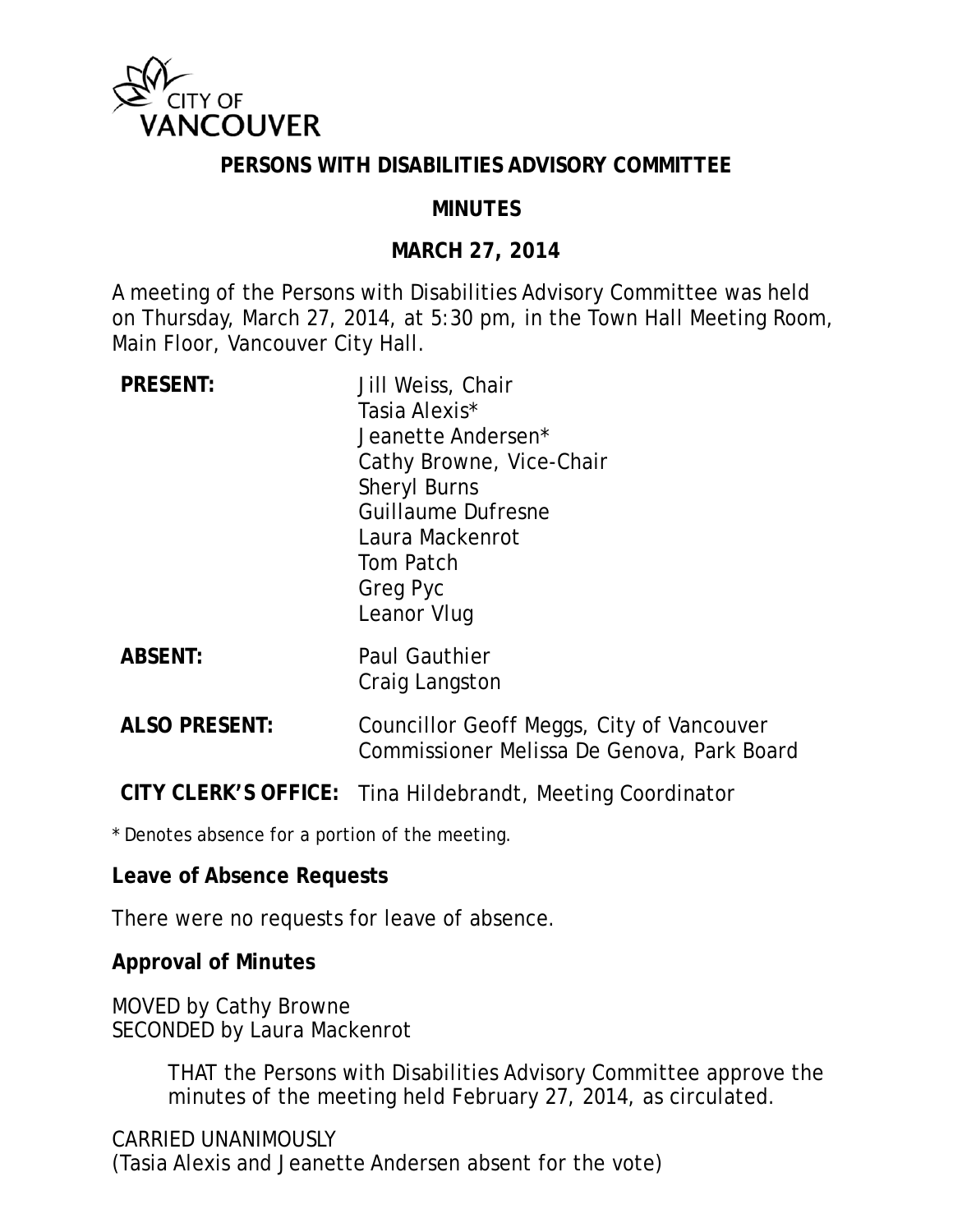# **1. Regular Meeting Schedule Changes**

#### MOVED by Laura Mackenrot SECONDED by Sheryl Burns

THAT the Persons with Disabilities Advisory Committee revise the 2014 meeting schedule as follows:

- April 24, 2014, working session to become a regular meeting; and
- November 27, 2014, regular meeting to become a working session.

## CARRIED UNANIMOUSLY

(Jeanette Andersen absent for the vote)

## **2. Discussion of Wheelchair Accessible Housing Shortage and City Priorities and Actions on Accessible Housing**

Staff from Housing Policy and the BC Coalition of Persons with Disabilities provided an update on the shortage of affordable, wheelchair accessible housing in Vancouver *(materials on file)*.

## *Key issues included the following:*

- critical shortage of wheelchair accessible housing;
- crisis is getting worse because some accessible units are losing their subsidy, and unsubsidized units can't be used by people with disabilities who can't afford market rent;
- as co-ops lose their subsidies, the situation will get even worse;
- urgent need for inventory to determine how many units are available and how many more are needed;
- many units identified as "accessible" are not fully accessible;
- the City of Vancouver's approach includes:
	- ensuring accessible housing is included in new developments (i.e. Oakridge and Heather Place, 5% of the affordable units will be wheelchair accessible);
	- key challenge is how much of the stock can be made affordable without senior government subsidies.

# *In response to questions staff agreed to:*

- obtain percentage of disabled people who live in poverty in the city;
- look into any vacant buildings (eg, hotels) that could be renovated for wheelchair accessible housing;
- $\bullet$  look into tracking accessible market housing in the city; and
- forward the City's standards for wheelchair accessible housing for the Committee's review and feedback.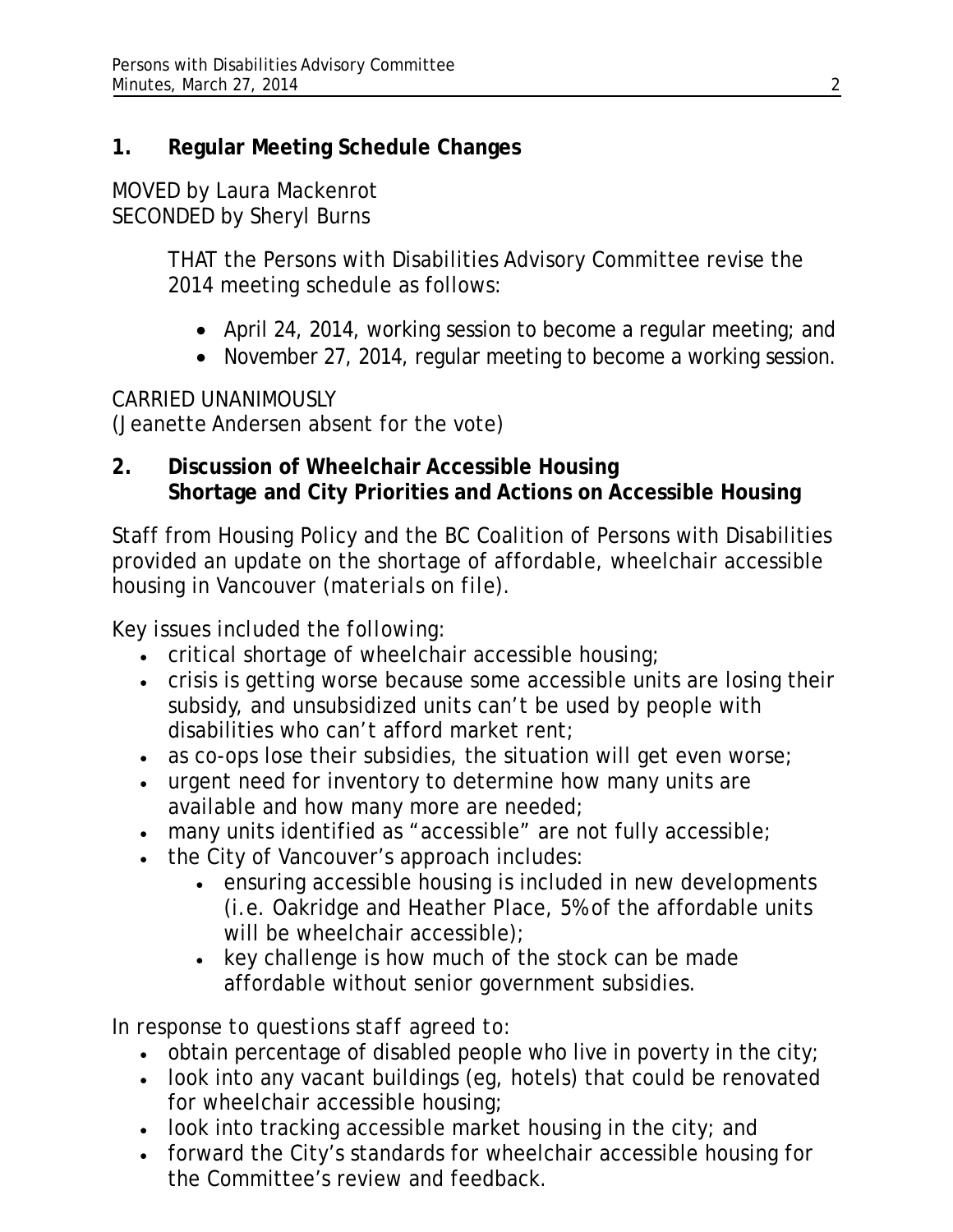*During discussion, priority recommendations were identified as follows:* 

- establish standard for wheelchair accessible housing;
- develop inventory of wheelchair accessible housing; identify parameters and need;
- $\bullet$  save existing wheelchair accessible units in the city;
- ensure enough new wheelchair accessible units are included in new developments;
- ask provincial government to provide targeted subsidies for all wheelchair accessible units in the province (possibly allign with You Hold the Key Campaign);
- form coalition of groups working on housing issues; and
- consider liaising with Metro Vancouver Alliance

The Committee agreed to invite the CEO and the Chair of BC Housing, as well as a representative from the Co-operative Housing Federation of BC to the next meeting to provide an update.

**3. New Business** 

## **a) Pearson Update**

The Chair provided an update on Pearson.

## **b) Point Grey Corridor – accessibility consultations**

The Chair provided an update on a meeting with City staff and sought the Committee's feedback on a staff request to form a joint sub-committee including various civic agencies to review the City's existing street restoration manual and seek feedback on what would be optimal. These joint sub-committee meetings would be held in May and June.

In discussion, the Committee agreed that Tom Patch and Rob Sleath, CNIB, participate on behalf of the Committee.

The Staff Liaison will forward additional information.

## **c) LGBTQ re accessibility**

The Chair advised that the LGBTQ Advisory Committee has asked for a volunteer from this Committee to work with them on Park Board facility accessibility for transgendered people and for people with disabilities. Guillaume Dufresne agreed to participate.